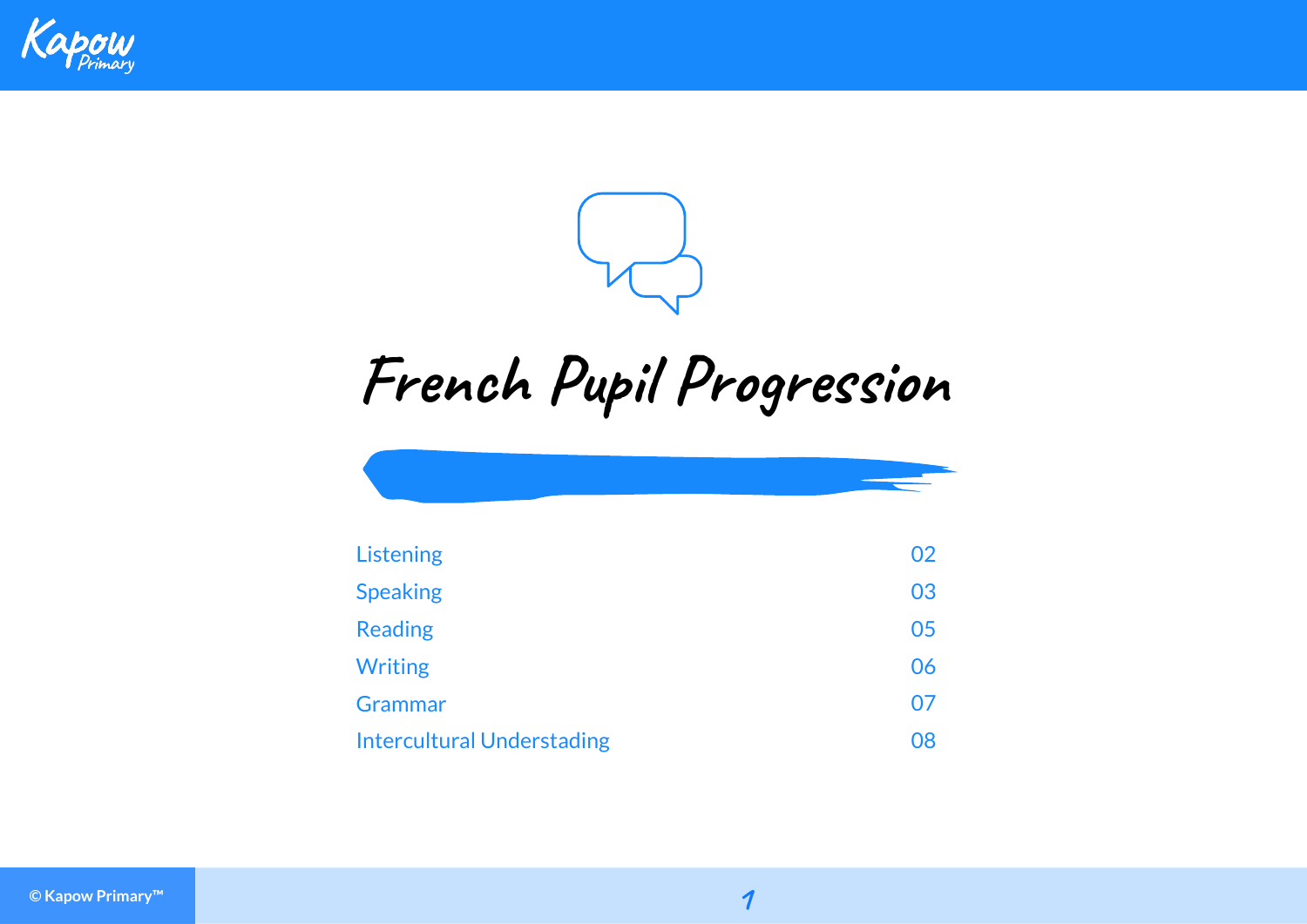| Kapow                         | <b>Key Stage 2</b><br><b>National Curriculum</b><br><b>Targets</b>                                                                              | <b>YEAR 3</b>                                                                                                                                             | <b>YEAR4</b>                                                                                                                                       | <b>YEAR 5</b>                                                                                                                                                | <b>YEAR 6</b>                                                                                                        |
|-------------------------------|-------------------------------------------------------------------------------------------------------------------------------------------------|-----------------------------------------------------------------------------------------------------------------------------------------------------------|----------------------------------------------------------------------------------------------------------------------------------------------------|--------------------------------------------------------------------------------------------------------------------------------------------------------------|----------------------------------------------------------------------------------------------------------------------|
| <b>Listening</b>              | Listen attentively to<br>spoken language and<br>show understanding by<br>joining in and<br>responding                                           | Responding to single<br>$\bullet$<br>words & short<br>phrases e.g.<br>greetings, numbers<br>Following classroom<br>$\bullet$                              | Identifying items by<br>colour adjective<br>Listening and<br>$\bullet$<br>selecting information<br>e.g. weather, points                            | • Gisting information<br>from an extended<br>text e.g. solar system<br>Listening and<br>$\bullet$<br>following the                                           | Indicating the<br>$\bullet$<br>position of objects<br>from a descriptive<br>paragraph<br>Understanding<br>$\bullet$  |
| <b>Speaking</b>               |                                                                                                                                                 | instructions<br>Pointing to objects<br>$\bullet$<br>and repeating a<br>sequence                                                                           | of compass<br>Decoding vocabulary<br>e.g. Shopping items                                                                                           | sequence of an<br>unfamiliar story                                                                                                                           | phrases to describe,<br>e.g. route to school<br>Recognising present<br>and future tense<br>sentences                 |
| <b>Reading</b>                |                                                                                                                                                 |                                                                                                                                                           |                                                                                                                                                    |                                                                                                                                                              |                                                                                                                      |
| <b>Writing</b>                | <b>Explore the patterns</b><br>and sounds of<br>languages through<br>songs and rhymes and<br>link to<br>spelling, sound and<br>meaning of words | Listening and joining<br>$\bullet$<br>in with rhymes, e.g.<br>puppets and songs<br>e.g. numbers<br>Beginning to identify<br>$\bullet$<br>vowel sounds and | Joining in with songs<br>$\bullet$<br>and noticing patterns<br>in sounds e.g. days of<br>week<br>Noticing and<br>$\bullet$<br>beginning to predict | Matching unknown<br>$\bullet$<br>written words as they<br>hear new vocabulary<br>e.g. body parts<br>Recognising common<br>$\bullet$<br>spelling patterns and | Recalling and<br>$\bullet$<br>performing an<br>extended song or<br>rhyme<br>Making increasingly<br>accurate attempts |
| Grammar                       |                                                                                                                                                 | combinations e.g.<br>colours<br>Listening and notic-<br>$\bullet$<br>ing rhyming words<br>e.g. travel song                                                | word patterns and<br>spellings e.g.<br>numbers                                                                                                     | blends and select<br>words by sound                                                                                                                          | to read unfamiliar<br>words and phrases                                                                              |
| Intercultural<br>understaning |                                                                                                                                                 |                                                                                                                                                           |                                                                                                                                                    |                                                                                                                                                              |                                                                                                                      |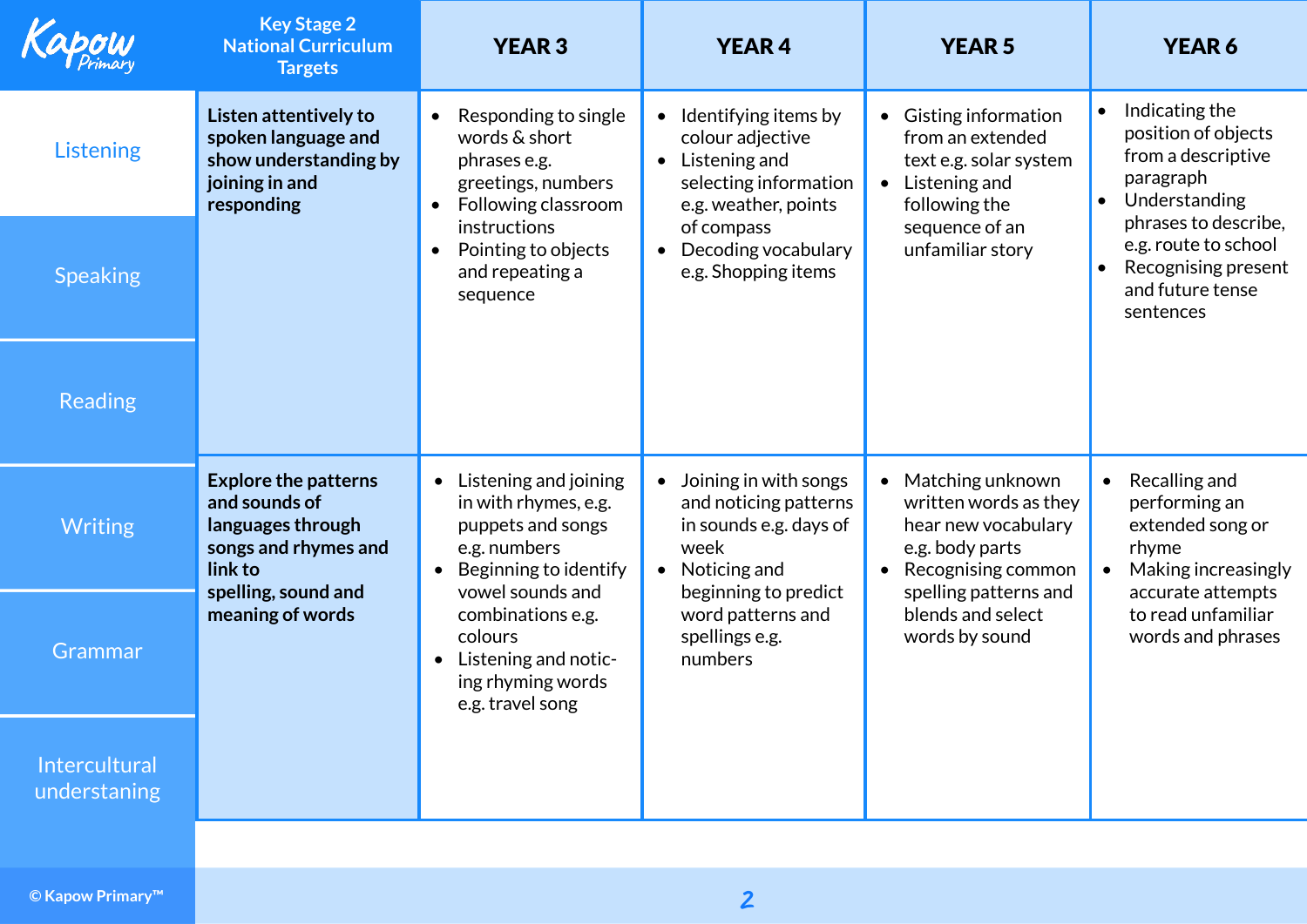|                               | <b>Key Stage 2</b><br><b>National Curriculum</b><br><b>Targets</b>                                                                                       | <b>YEAR 3</b>                                                                                                                    | <b>YEAR4</b>                                                                                                          | <b>YEAR 5</b>                                                                                                          | <b>YEAR 6</b>                                                                                                             |
|-------------------------------|----------------------------------------------------------------------------------------------------------------------------------------------------------|----------------------------------------------------------------------------------------------------------------------------------|-----------------------------------------------------------------------------------------------------------------------|------------------------------------------------------------------------------------------------------------------------|---------------------------------------------------------------------------------------------------------------------------|
| <b>Listening</b>              | <b>Engage in</b><br>conversations; ask<br>and answer questions;<br>express opinions and<br>respond to those of<br>others; seek<br>clarification and help | Asking simple<br>$\bullet$<br>questions e.g.<br>feelings, asking if you<br>have something, how<br>many                           | • Asking and giving<br>personal information<br>e.g. birthdays<br>• Asking and giving an<br>opinion e.g. Music         | $\bullet$ Forming a question in<br>order to ask for<br>information e.g.<br>family<br>• Presenting factual              | Expressing and<br>justifying an opinion<br>e.g. sport<br>Planning and asking<br>$\bullet$<br>extended questions           |
| <b>Speaking</b>               |                                                                                                                                                          | Saying if you have or<br>don't have something                                                                                    | Conversational<br>$\bullet$<br>phrases e.g. ordering<br>food                                                          | information in<br>extended sentences<br>including justification<br>e.g. planets                                        | e.g. rooms in the<br>house<br>Engaging in<br>$\bullet$<br>purposeful dialogue<br>e.g. buying a ticket                     |
| <b>Reading</b>                |                                                                                                                                                          |                                                                                                                                  |                                                                                                                       |                                                                                                                        |                                                                                                                           |
| <b>Writing</b>                | Speak in sentences,<br>using familiar<br>vocabulary, phrases<br>and simple writing                                                                       | Using short phrases<br>$\bullet$<br>to give information<br>e.g. it is , age<br>Beginning to adapt<br>$\bullet$<br>phrases from a | Using a model to<br>$\bullet$<br>form a spoken<br>sentence e.g. Café<br>$\bullet$ Speaking in full<br>sentences using | $\bullet$ Rehearsing and<br>recycling extended<br>sentences orally e.g.<br>running dictation<br>$\bullet$ Planning and | Planning and<br>$\bullet$<br>presenting a short<br>text e.g. description<br>of route to school<br>Modifying,<br>$\bullet$ |
| Grammar                       |                                                                                                                                                          | known rhyme/song<br>e.g. travel                                                                                                  | known vocabulary<br>e.g. weather,<br>temperature                                                                      | presenting a short<br>descriptive text e.g.<br>family                                                                  | expressing and<br>comparing opinions                                                                                      |
| Intercultural<br>understaning |                                                                                                                                                          |                                                                                                                                  |                                                                                                                       |                                                                                                                        |                                                                                                                           |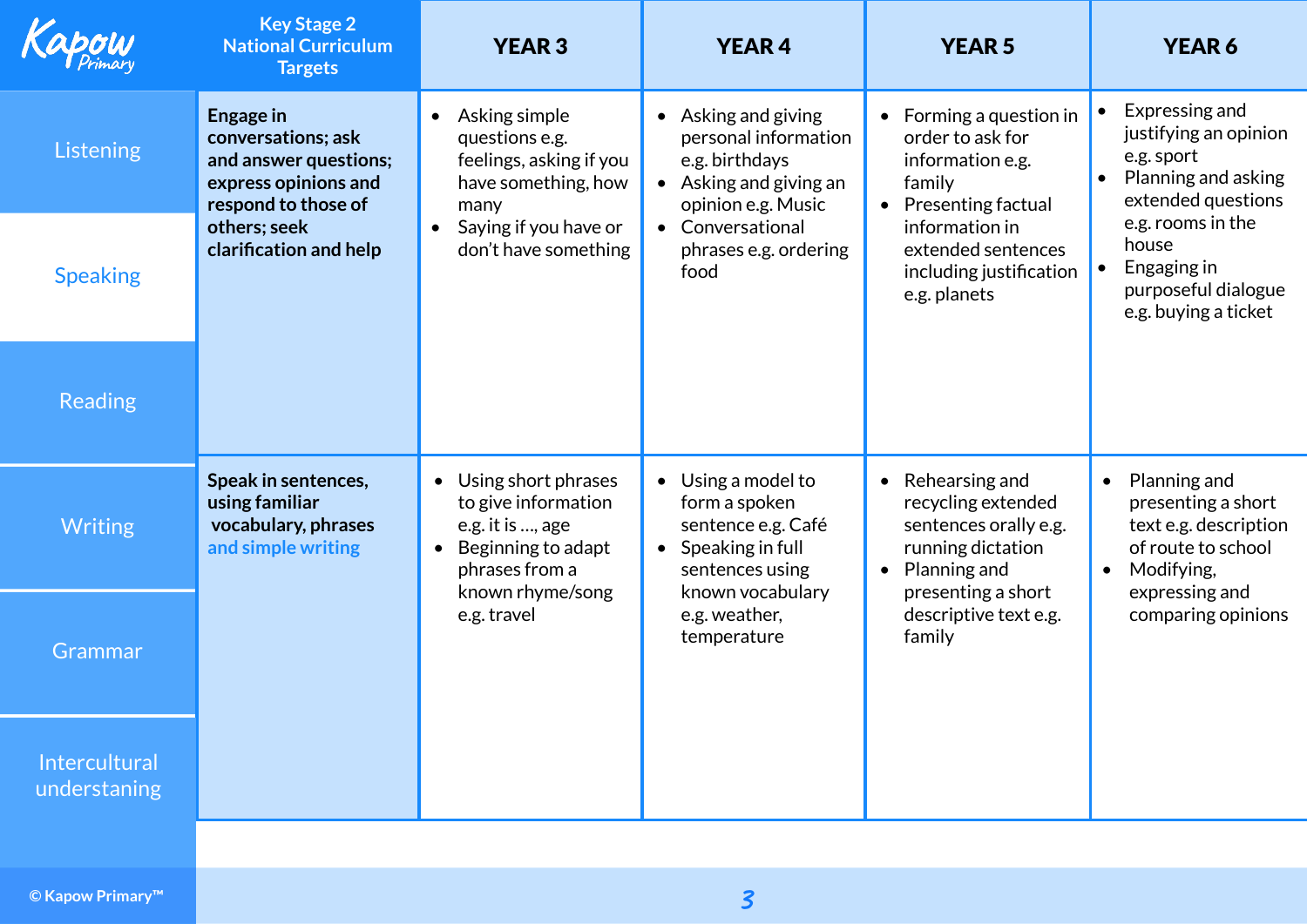| Kapow                         | <b>Key Stage 2</b><br><b>National Curriculum</b><br><b>Targets</b>                                                                                        | <b>YEAR 3</b>                                                                                                  | <b>YEAR4</b>                                                                                                    | <b>YEAR 5</b>                                                                                       | <b>YEAR 6</b>                                                                                                        |
|-------------------------------|-----------------------------------------------------------------------------------------------------------------------------------------------------------|----------------------------------------------------------------------------------------------------------------|-----------------------------------------------------------------------------------------------------------------|-----------------------------------------------------------------------------------------------------|----------------------------------------------------------------------------------------------------------------------|
| Listening                     | Develop accurate<br>pronunciation and<br>intonation so that<br>others understand<br>when they are reading<br>aloud or using familiar<br>words and phrases | Listening and<br>$\bullet$<br>repeating key pho-<br>nemes with care e.g.<br>playground games,<br>colours       | Comparing sounds<br>$\bullet$<br>and spelling patterns<br>with English<br>Practising speaking<br>with a partner | • Using intonation and<br>gesture to<br>differentiate<br>between statements<br>and questions        | Discussing strategies<br>for remembering and<br>applying<br>pronunciation rules<br>Speaking and reading<br>$\bullet$ |
| <b>Speaking</b>               |                                                                                                                                                           | Repeating short<br>$\bullet$<br>phrases accurately,<br>including liaison of<br>final consonant<br>before vowel | $\bullet$                                                                                                       | Making realistic<br>attempts at<br>pronunciation of<br>new, unknown<br>vocabulary                   | aloud with increasing<br>confidence and<br>accuracy                                                                  |
| <b>Reading</b>                | <b>Present ideas and</b><br>information orally to a<br>range of audiences                                                                                 | Introduce yourself<br>$\bullet$<br>with simple phrases<br>e.g. name, age                                       | Planning and<br>$\bullet$<br>performing a short<br>presentation e.g.<br>weather report                          | $\bullet$ Adapting a story and<br>retelling to the class<br>e.g. A week in the life                 | Responding to<br>$\bullet$<br>questions orally,<br>including giving and<br>justifying opinions                       |
| <b>Writing</b>                |                                                                                                                                                           |                                                                                                                |                                                                                                                 |                                                                                                     | e.g. Sport                                                                                                           |
| Grammar                       | Describe people, places<br>and things and actions<br>orally and in writing                                                                                | Recognising and<br>$\bullet$<br>using adjectives e.g.<br>colour, size                                          | Using appropriate<br>$\bullet$<br>adjectives e.g. to<br>describe someone's<br>appearance or<br>character        | • Using different<br>adjectives,<br>correctly positioned<br>and agreed, to<br>describe e.g. animal, | Recognsing and<br>$\bullet$<br>using a wide range of<br>descriptive phrases<br>e.g. town,<br>sightseeing             |
| Intercultural<br>understaning |                                                                                                                                                           |                                                                                                                |                                                                                                                 | family<br>• Using language of<br>comparison e.g.<br>planets                                         |                                                                                                                      |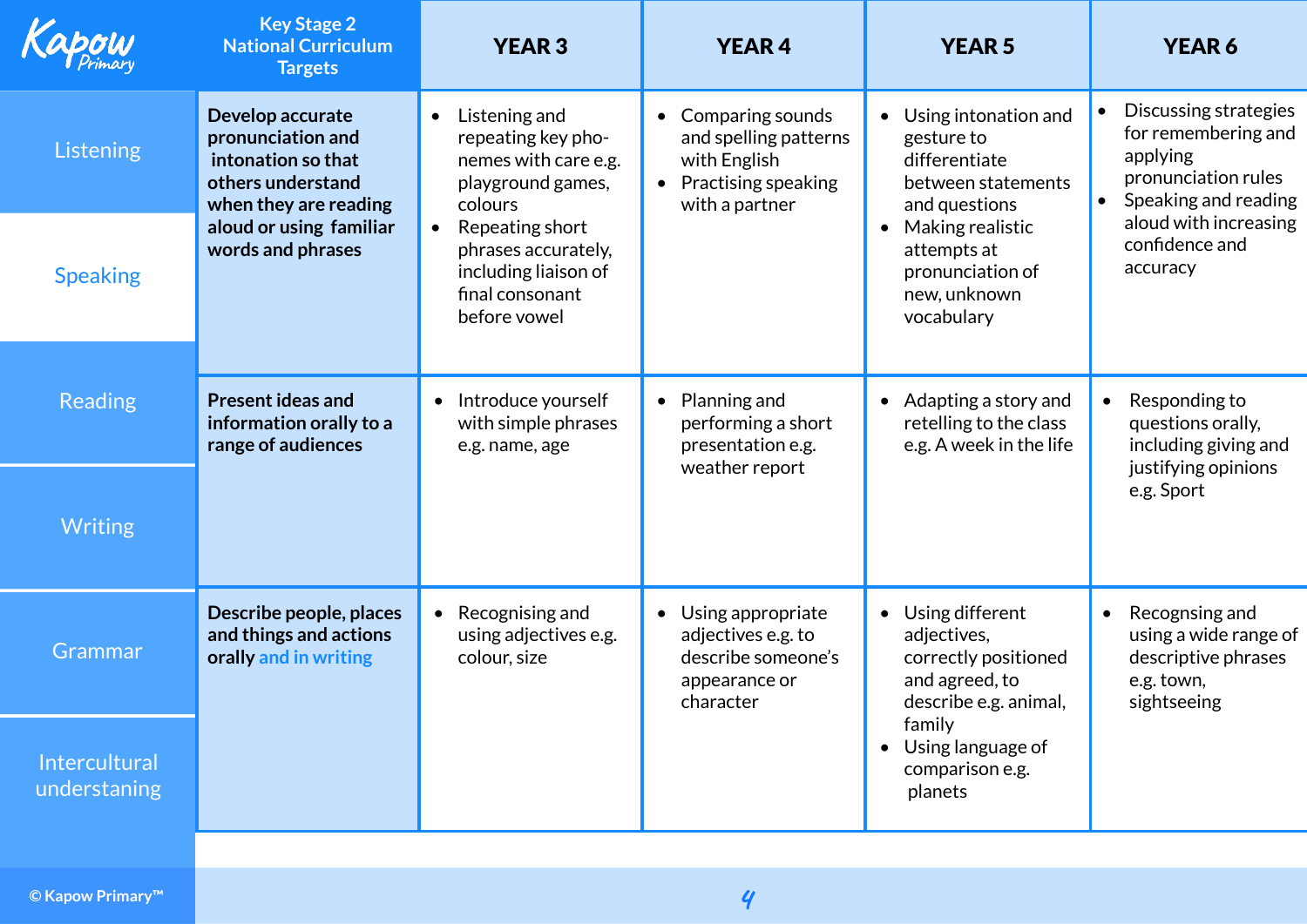| Kapow                         | <b>Key Stage 2</b><br><b>National Curriculum</b><br><b>Targets</b>                                                                      | <b>YEAR 3</b>                                                                                             | <b>YEAR4</b>                                                                                  | <b>YEAR 5</b>                                                                                                                | <b>YEAR 6</b>                                                                                                                     |
|-------------------------------|-----------------------------------------------------------------------------------------------------------------------------------------|-----------------------------------------------------------------------------------------------------------|-----------------------------------------------------------------------------------------------|------------------------------------------------------------------------------------------------------------------------------|-----------------------------------------------------------------------------------------------------------------------------------|
| <b>Listening</b>              | <b>Read carefully and</b><br>show understanding<br>of words, phrases and<br>simple writing                                              | Recognising some<br>$\bullet$<br>familiar words in<br>written form e.g.<br>numbers, colours,<br>transport | Noticing and<br>$\bullet$<br>discussing cognates<br>e.g. café                                 | • Recognising<br>features of different<br>text types e.g. recipe,<br>scientific text<br>Using a range of<br>$\bullet$        | Reading and<br>$\bullet$<br>understanding the<br>main points and some<br>detail from a short<br>written passage e.g.              |
| <b>Speaking</b>               |                                                                                                                                         |                                                                                                           |                                                                                               | strategies to decode<br>new vocabulary                                                                                       | football<br>Reading short,<br>authentic texts for<br>enjoyment or i<br>nformation e.g.<br>Olympics                                |
| <b>Reading</b>                | Appreciate stories,<br>songs, poems and<br>rhymes in the language                                                                       | Reading aloud a<br>$\bullet$<br>familiar sentence,<br>rhyme or poem                                       | Following a short<br>$\bullet$<br>familiar text,<br>listening and reading<br>at the same time | Reading and<br>$\bullet$<br>adapting a range<br>of different format<br>short texts e.g.<br><b>Monsieur Mangetout</b>         | Reading and<br>$\bullet$<br>responding to e.g. an<br>extract from a story,<br>an e-mail message or<br>song                        |
| <b>Writing</b>                | <b>Broaden their vocabu-</b><br>lary and develop their                                                                                  | Beginning to develop<br>$\bullet$<br>dictionary skills, e.g.                                              | Understanding how<br>$\bullet$<br>to use a bilingual                                          | • Using contextual<br>clues and cues to                                                                                      | Beginning to<br>$\bullet$<br>recognise different                                                                                  |
| Grammar                       | ability to understand<br>new words that are<br>introduced into familiar<br>written material,<br>including through using<br>a dictionary | alphabetical animals<br>Recognising<br>$\bullet$<br>cognates and near<br>cognates                         | dictionary<br>Making comparisons<br>of word order in<br>French and English                    | make predictions<br>about meanings e.g.<br>fact file, recipe<br>Recognising key<br>$\bullet$<br>information within a<br>text | verb form endings<br>Using a bilingual<br>$\bullet$<br>dictionary to select<br>alternative<br>vocabulary for<br>sentence building |
| Intercultural<br>understaning |                                                                                                                                         |                                                                                                           |                                                                                               |                                                                                                                              | e.g. description of a<br>town                                                                                                     |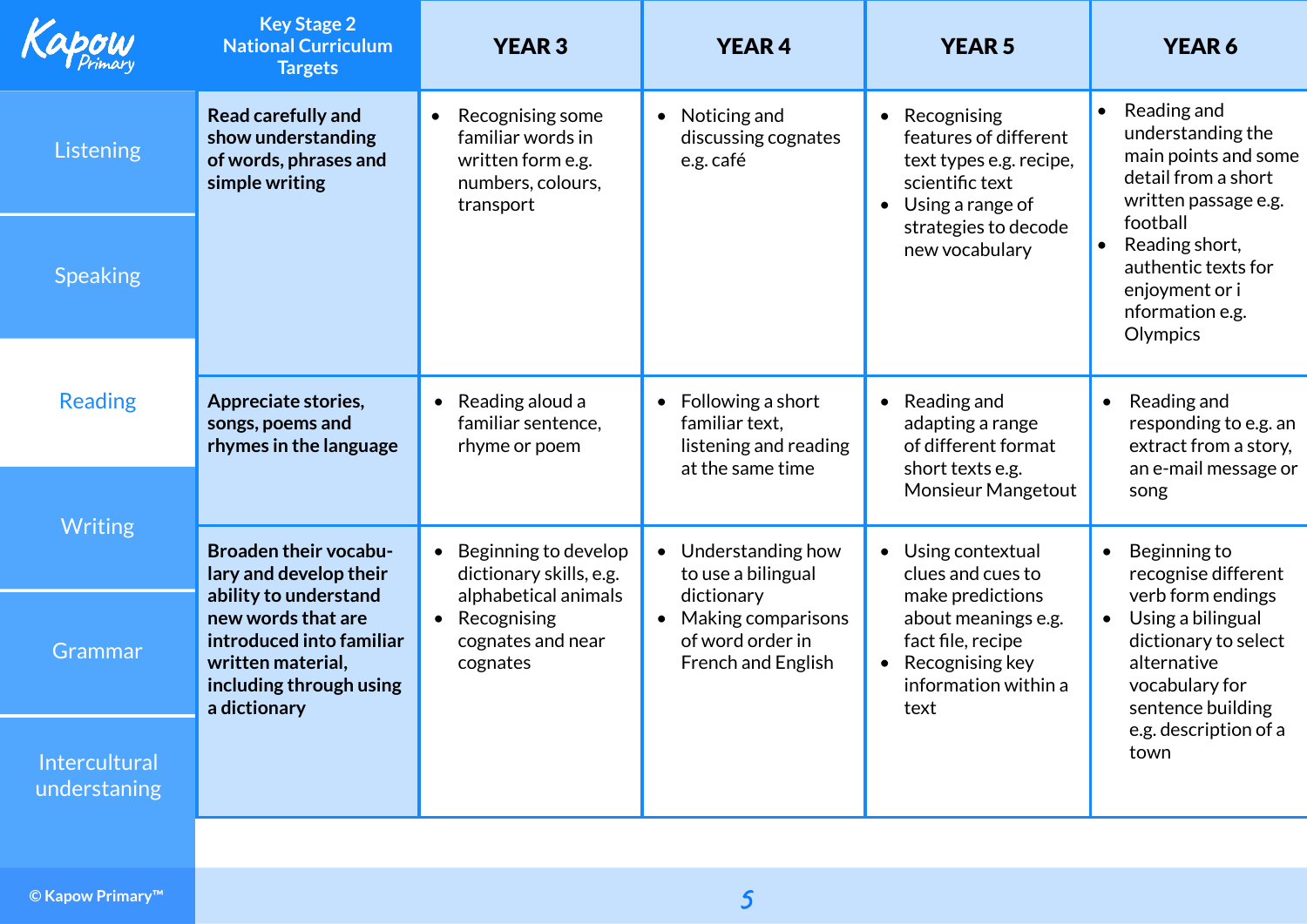|                               | <b>Key Stage 2</b><br><b>National Curriculum</b><br><b>Targets</b>                                             | <b>YEAR 3</b>                                                                              | <b>YEAR4</b>                                                                    | <b>YEAR 5</b>                                                                                                            | <b>YEAR 6</b>                                                                                                                |
|-------------------------------|----------------------------------------------------------------------------------------------------------------|--------------------------------------------------------------------------------------------|---------------------------------------------------------------------------------|--------------------------------------------------------------------------------------------------------------------------|------------------------------------------------------------------------------------------------------------------------------|
| Listening                     | <b>Write phrases from</b><br>memory, and adapt<br>these to create new<br>sentences to express<br>ideas clearly | Recalling and<br>$\bullet$<br>writing simple words<br>from memory e.g.<br>colours, numbers | $\bullet$ Selecting and<br>writing short words<br>and phrases e.g. food<br>menu | $\bullet$ Making a short text<br>using word and<br>phrase cards<br>$\bullet$ Completing a gapped<br>text with key words/ | Choosing words,<br>phrases and<br>sentences and writing<br>as a text or captions<br>Using a bilingual<br>dictionary to check |
| <b>Speaking</b>               |                                                                                                                |                                                                                            |                                                                                 | phrases, e.g. planets                                                                                                    | the spelling of familiar<br>words                                                                                            |
| <b>Reading</b>                | Use familiar vocabulary<br>in phrases and simple<br>writing                                                    | Experimenting with<br>$\bullet$<br>simple writing,<br>copying with                         | Making short<br>$\bullet$<br>phrases or sentences<br>using word cards           | • Making short phrases<br>or sentences using a<br>model                                                                  | Constructing a short<br>$\bullet$<br>text on a familiar<br>topic                                                             |
| <b>Writing</b>                |                                                                                                                | accuracy e.g.<br>classroom signs                                                           |                                                                                 |                                                                                                                          |                                                                                                                              |
|                               | Describe people, places<br>and things and actions                                                              | $\bullet$ Recognising and<br>using adjectives e.g.                                         | Using adapted<br>$\bullet$<br>phrases to describe                               | • Using different<br>adjectives,                                                                                         | Using a wide range<br>$\bullet$<br>of descriptive                                                                            |
| Grammar                       | orally and in writing                                                                                          | colour, size                                                                               | someone's outfit,<br>appearance or<br>character                                 | correctly positioned<br>and agreed, to<br>describe e.g. animal,<br>family<br>• Using language of<br>metaphor and com-    | phrases e.g. town,<br>sightseeing<br>Recognising and<br>using verbs in<br>different tenses                                   |
| Intercultural<br>understaning |                                                                                                                |                                                                                            |                                                                                 | parison e.g. planets                                                                                                     |                                                                                                                              |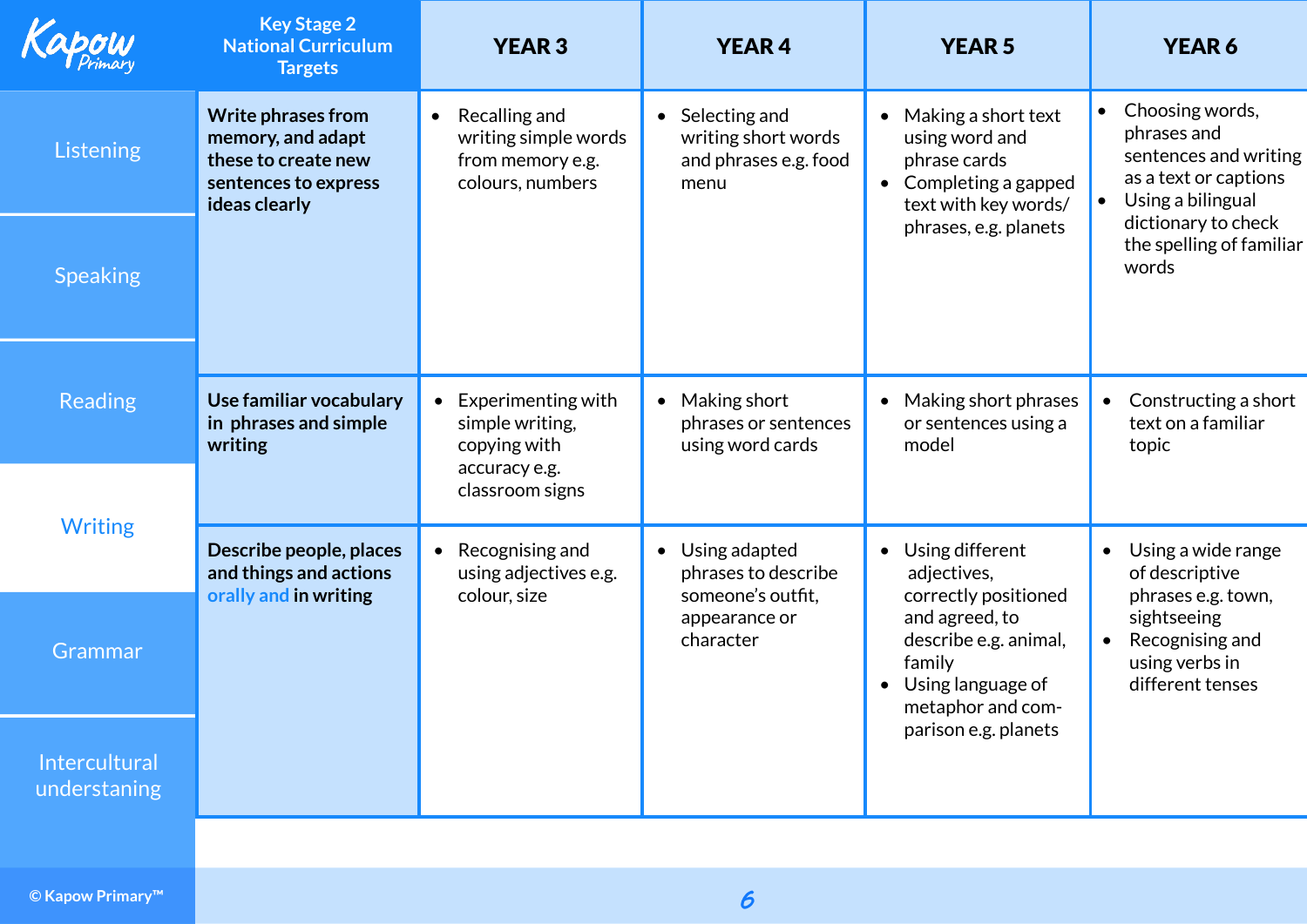|                 | <b>Key Stage 2</b><br><b>National Curriculum</b><br><b>Targets</b>                                                                                                                                                                                                                                                                                                        | <b>YEAR 3</b>                                                                                                                                                                                                                                                                          | <b>YEAR4</b>                                                                                     | <b>YEAR 5</b>                                                                                                                                    | <b>YEAR 6</b>                                                                                                                  |
|-----------------|---------------------------------------------------------------------------------------------------------------------------------------------------------------------------------------------------------------------------------------------------------------------------------------------------------------------------------------------------------------------------|----------------------------------------------------------------------------------------------------------------------------------------------------------------------------------------------------------------------------------------------------------------------------------------|--------------------------------------------------------------------------------------------------|--------------------------------------------------------------------------------------------------------------------------------------------------|--------------------------------------------------------------------------------------------------------------------------------|
| Listening       | <b>Understand basic</b><br>grammar appropriate<br>to the language<br>being studied,<br>including (where<br>relevant) feminine,<br>masculine and neuter<br>forms and the<br>conjugation of high<br>frequency verbs, key<br>features and patterns<br>of the language; how<br>to apply these to build<br>sentences and how<br>these differ from or are<br>similar to English | Beginning to<br>$\bullet$<br>recognise gender of<br>nouns, definite and<br>indefinite article<br>Identifying plurals of<br>$\bullet$                                                                                                                                                   | Using pronouns he/<br>$\bullet$<br>she<br>Recognising and<br>applying rules for<br>placement and | Applying rules for<br>$\bullet$<br>adjectives to new<br>vocabulary<br>Recognising and<br>$\bullet$<br>using the partitive                        | Identifying word<br>$\bullet$<br>classes within a<br>sentence<br>Understanding how<br>$\bullet$<br>word order differs          |
| <b>Speaking</b> |                                                                                                                                                                                                                                                                                                                                                                           | nouns<br>Recognising<br>adjectives<br>$\bullet$<br>placement of<br>$\bullet$<br>adjectives, compared<br>'some'<br>with English<br>Beginning to<br>$\bullet$                                                                                                                            | agreement of<br>Using indefinite<br>article in the plural<br>Recognising and                     | article 'some of'<br>Using comparative<br>$\bullet$<br>language<br>Exploring verbs in<br>$\bullet$<br>infinitive form and<br>recognising them in | between French and<br>English<br>Learning and using<br>$\bullet$<br>some common<br>irregular verbs, e.g. 'to<br>make', 'to go' |
| <b>Reading</b>  |                                                                                                                                                                                                                                                                                                                                                                           | understand that<br>the dictionary<br>using possessive<br>adjective 'my'<br>Recognising and<br>verbs have patterns<br>$\bullet$<br>Noticing the negative<br>Beginning to use<br>applying verb<br>$\bullet$<br>regular singular verb<br>form<br>endings (I/he/she)<br>regular 'er' verbs | endings for present                                                                              | Recognising and<br>$\bullet$<br>beginning to form<br>some verbs in future<br>tense                                                               |                                                                                                                                |
| <b>Writing</b>  |                                                                                                                                                                                                                                                                                                                                                                           |                                                                                                                                                                                                                                                                                        | Recognising and<br>$\bullet$<br>using the negative<br>form                                       | Memorising key verb<br>$\bullet$<br>patterns for 'have'<br>and 'be'                                                                              |                                                                                                                                |
| Grammar         |                                                                                                                                                                                                                                                                                                                                                                           |                                                                                                                                                                                                                                                                                        |                                                                                                  |                                                                                                                                                  |                                                                                                                                |

Grammar

Intercultural understaning